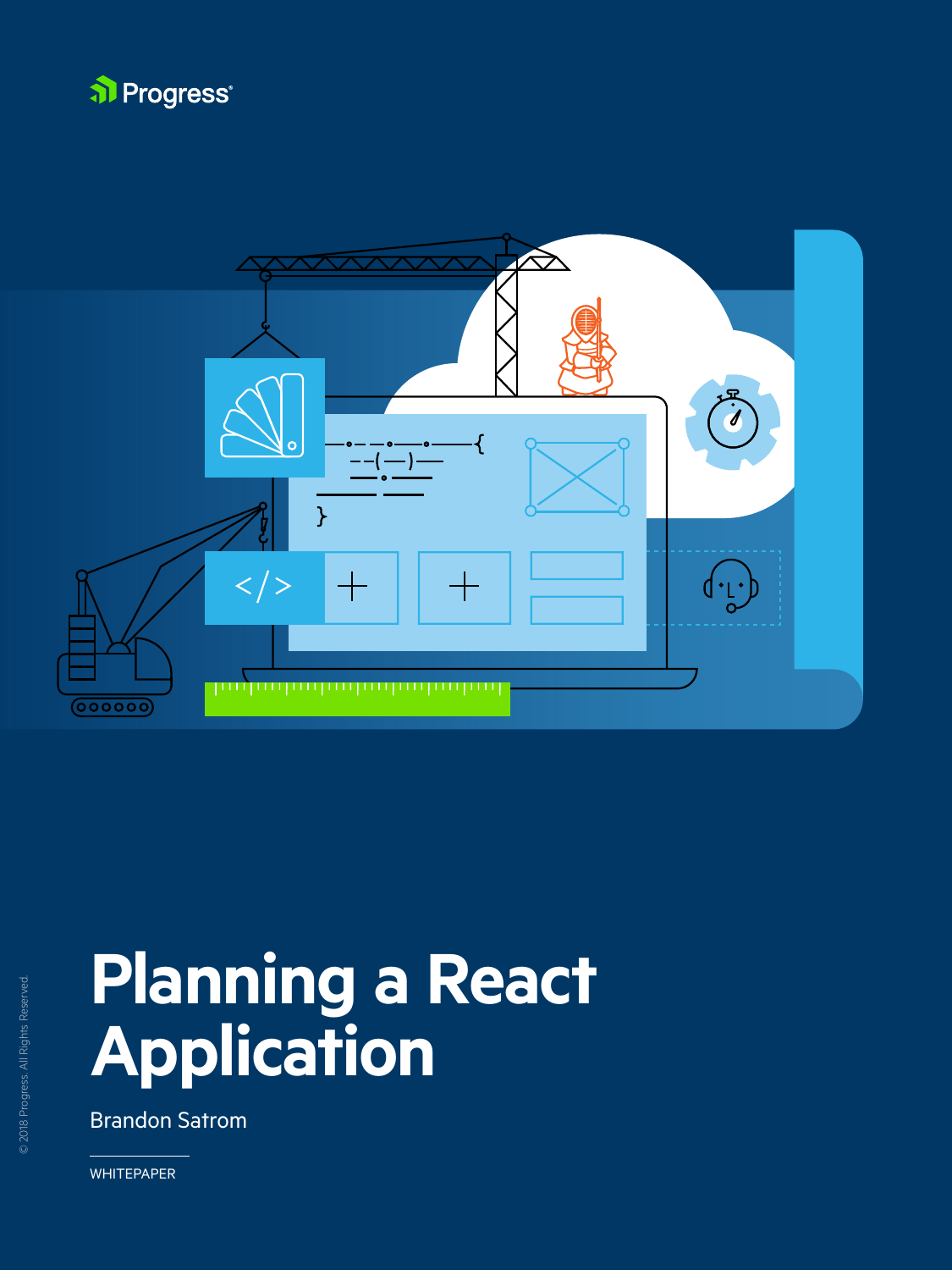# Table of Contents

[Project Management](#page-2-0) **/ 3**

[Accessibility, i18n and Environments](#page-3-0) **/ 4**

[Development Process Methodology](#page-4-0) **/ 5**

[Tooling and Development](#page-4-0) **/ 5**

[Testing Methodologies](#page-7-0) **/ 8**

[Codebase Distribution Strategies](#page-7-0) **/ 8**

[Mobile and Desktop](#page-8-0) **/ 9**

[Style Guide, Architecture and State Management](#page-10-0) **/ 12**

[Backend API](#page-11-0) **/ 13**

[Performance Strategies](#page-12-0) **/ 13**

Conclusion **[/ 1](#page-12-0)5**

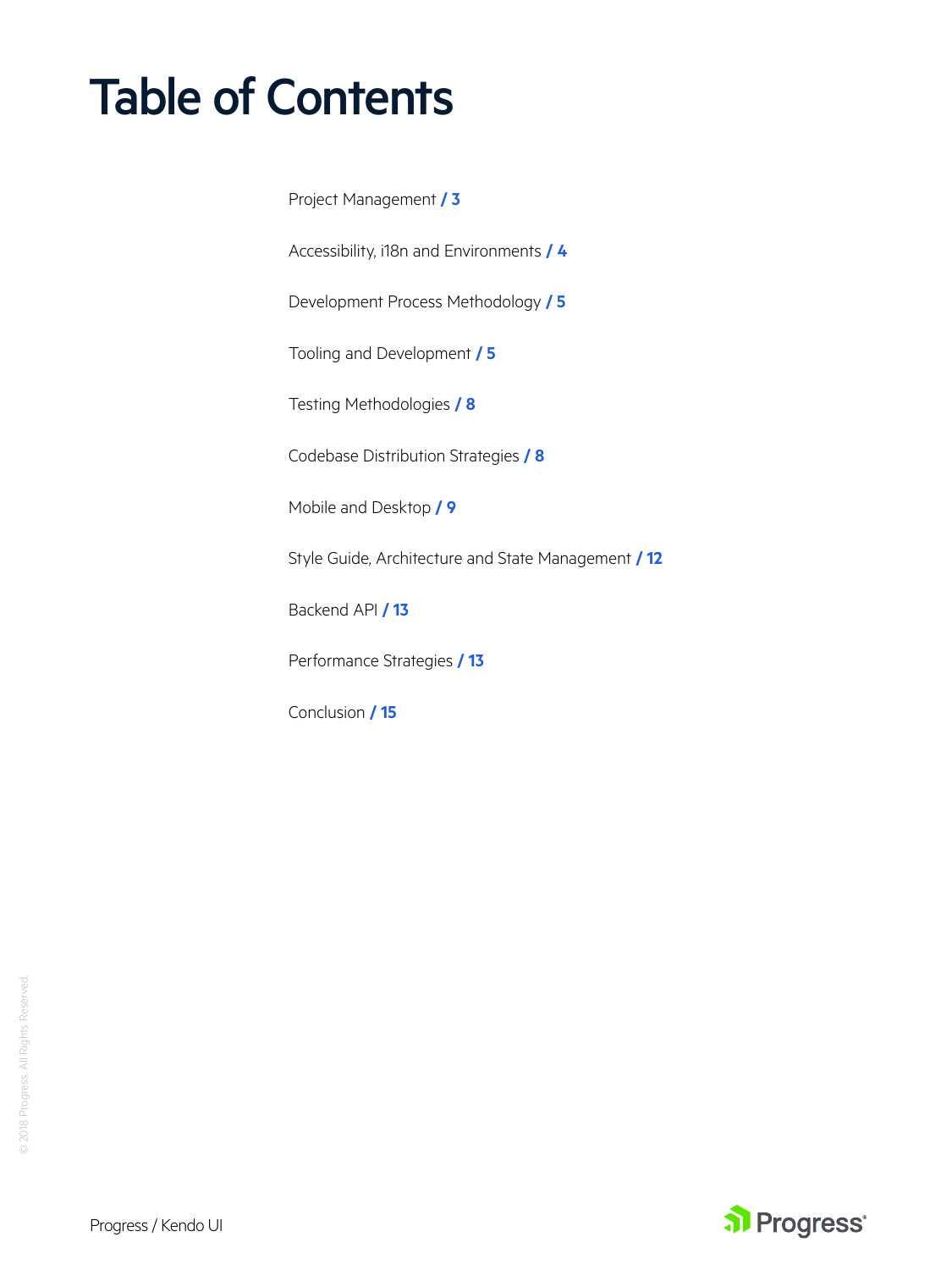<span id="page-2-0"></span>**Planning a non-trivial web application that utilizes React is something you may have done in the past or are in the midst of doing. This whitepaper documents a high-level process to use when planning a React application, from project organization, collaboration considerations and tooling choices during development, all the way through deployment and performance strategies. There are a lot of moving pieces to creating a real-world application in React, but this guide will help get you started.**

# **Project Management**

Before you write a single line of code, you need to decide how you're going to get things set up. This typically starts with project management, including discussing and agreeing upon the approaches, tools and services you'll use to deliver your next application.

#### Software Management Tools

To manage the development of any front-end application, consider the following tools to version code, store assets and oversee team member tasks:

| SOFTWARE MANAGEMENT TOOL                  | <b>EXAMPLES</b>                                    |
|-------------------------------------------|----------------------------------------------------|
| Issues and feature tracker                | GitHub, BitBucket, JIRA                            |
| Distributed version control system (DVCS) | Git, Mercurial                                     |
| Cloud-based DVCS repository               | GitHub, BitBucket                                  |
| Document/asset storage                    | Internal Network, Google Docs, Basecamp, Office365 |
| Team communication                        | Slack, HipChat, IRC, Google Hangouts, MS Teams     |
| Task management                           | GitHub Issues, GitHub Project Boards, Trello, JIRA |

No matter which tools you choose, it's essential that your team adopt and use the ones you select. Also, don't be afraid to monitor your use of these tools and improve your workflow if opportunities for improvement arise. New tools are released all the time and you may wish to adopt emerging tools that provide features you find missing in your current process. It's natural to adopt different tools as your team matures and your application grows.

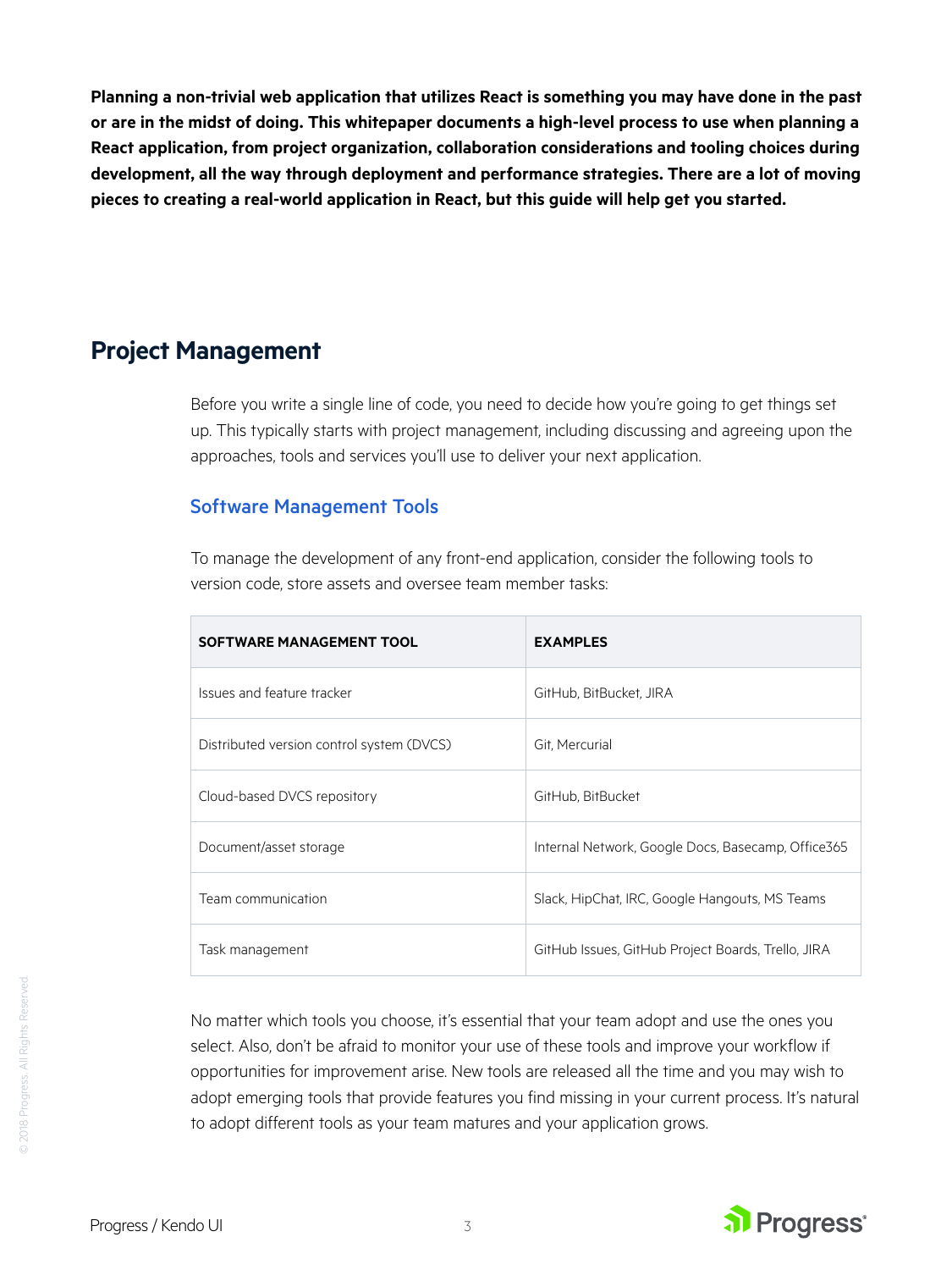# <span id="page-3-0"></span>**Accessibility, i18n and Environments**

Accessibility, i18n (internationalization), and targeting the correct execution environment for your app are essential parts of any development effort. More than just what to build, it's essential to consider how you're going to build your app, who you intend to use it, and how you're going to support it. Addressing these considerations at the start of your project will help you clearly articulate how you'll address key aspects of your app that are ancillary to the code itself, but essential for certain audiences (accessibility and i18n, for instance).

The following table summarizes some of these considerations and provides some helpful resources applicable to addressing them for React-based applications.

| <b>APP CONSIDERATION</b>             | <b>EXAMPLES</b>                                                                      | <b>RESOURCES</b>                                                                                               |
|--------------------------------------|--------------------------------------------------------------------------------------|----------------------------------------------------------------------------------------------------------------|
| Internationalization / globalization | UI and UX translations for multiple<br>languages                                     | https://github.com/yahoo/react-intl                                                                            |
| <b>SEO</b>                           | Server-side rendering to enable<br>search indexing                                   | https://reactjs.org/docs/react-<br>dom-server.html.<br>https://preactjs.com                                    |
| Cross-browser support                | If your site must support IE10+<br>and all modern browsers (Edge,<br>Chrome, Safari) | http://Babeljs.io                                                                                              |
| Accessibility                        | WAI-ARIA, WCAG                                                                       | https://www.w3.org/WAI/intro/aria,<br>https://www.w3.org/WAI/intro/<br>wcag                                    |
| Offline-first                        | Service workers                                                                      | https://developers.google.com/<br>web/fundamentals/primers/<br>service-workers/                                |
| Progressive web apps (PWA)           |                                                                                      | https://medium.com/@<br>addyosmani/progressive-web-<br>apps-with-react-js-part-i-<br>introduction-50679aef2b12 |
| Cross-platform native mobile app     | React Native, NativeScript                                                           | https://facebook.github.io/react-<br>native/.<br>https://nativescript.org/                                     |

The resources above are examples for consideration when deciding baseline standards and the types of support your application can offer. There are other approaches and new options crop up all the time. What's more, if your app won't benefit from an offline-first or PWA approach, don't build one in. Always consider the goals and intended audience of your app.

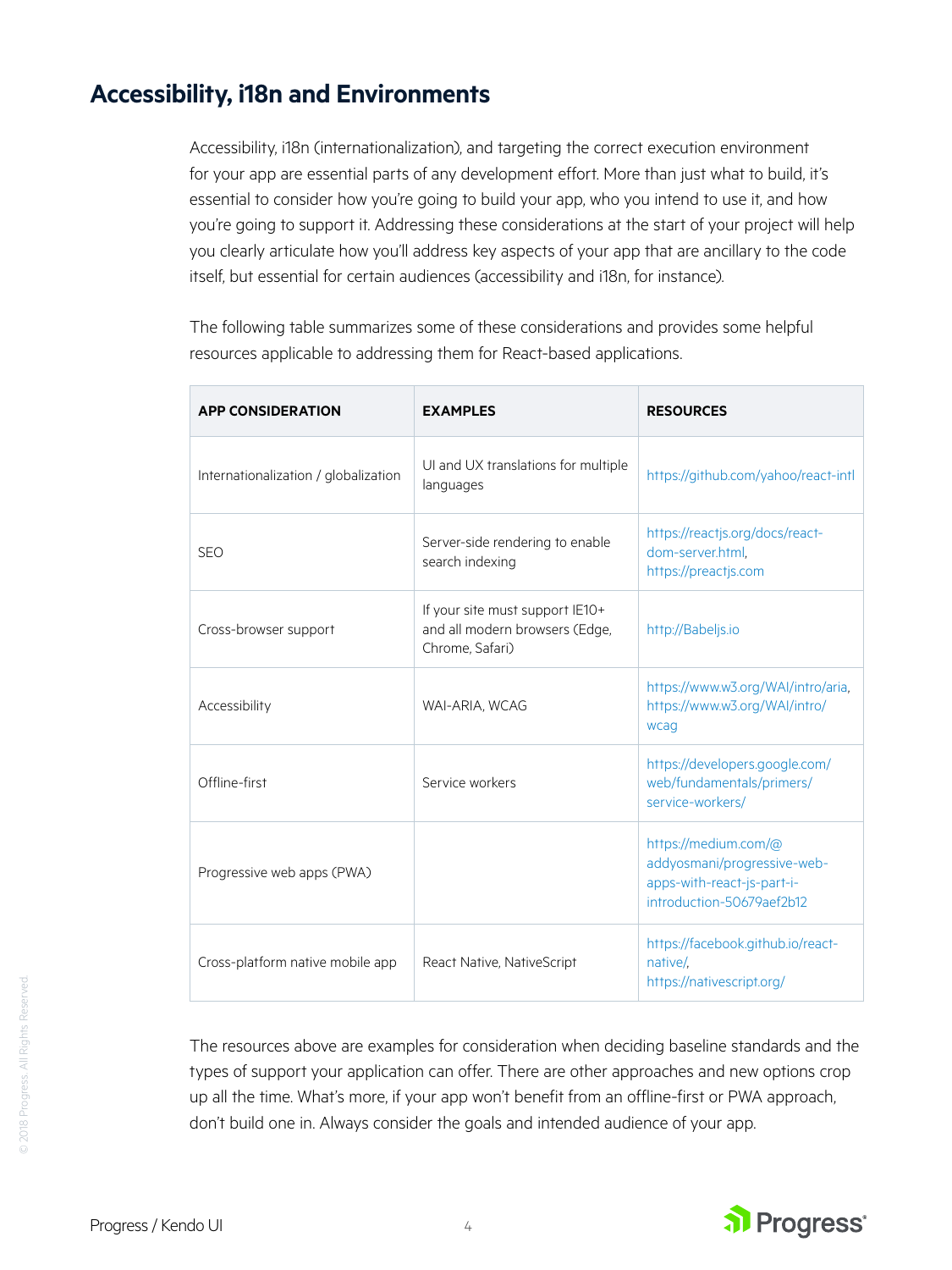## <span id="page-4-0"></span>**Development Process Methodology**

There are a number of different approaches to software development that have evolved over the last 50+ years. Waterfall, Agile, Scrum and Kanban are among the most notable.

Whichever project methodology you select, it's important to remain consistent, and to ensure that you have buy-in and support from key stakeholders beyond your development team. This includes management, executives and project customers. Some methodologies—Scrum, for example—require active engagement from non-engineering resources. Securing the support of these stakeholders is essential to a successful project.

Over the course of my career, I've found success with the more agile learning methodologies like Scrum and Kanban. For each company and in each case; however, I've been careful to adapt those processes where needed to fit within the culture and context of the team and organization in which the team operates.

# **Tooling and Development**

Tooling has grown in importance among web application developers in the last decade. As the complexity of web applications has grown, so has the variety, scope and scale of the tools developers use to create these applications. In the context of a web application, package managers, module loaders and bundlers, linters, task runners, online collaboration tools and UI frameworks are the key building blocks of developing a robust React application.

Let's take a look at some of the current popular tooling for React applications.

#### Package Managers

Package managers help you manage dependencies for an application and ensure that these are available for every environment in which your app will run. For example, npm is often used to fetch dependencies for development, in addition to those needed for production.

Development dependencies are tools that you need during the creation of your app, but which are not required in production. Examples include unit testing tools, code linters or transpilation libraries like TypeScript, which produces your production code assets at build-time, and is not needed in production. Production dependencies are those dependencies that are required for your app to run in production, like React itself, CSS and UI libraries or utility tools like moment.js.

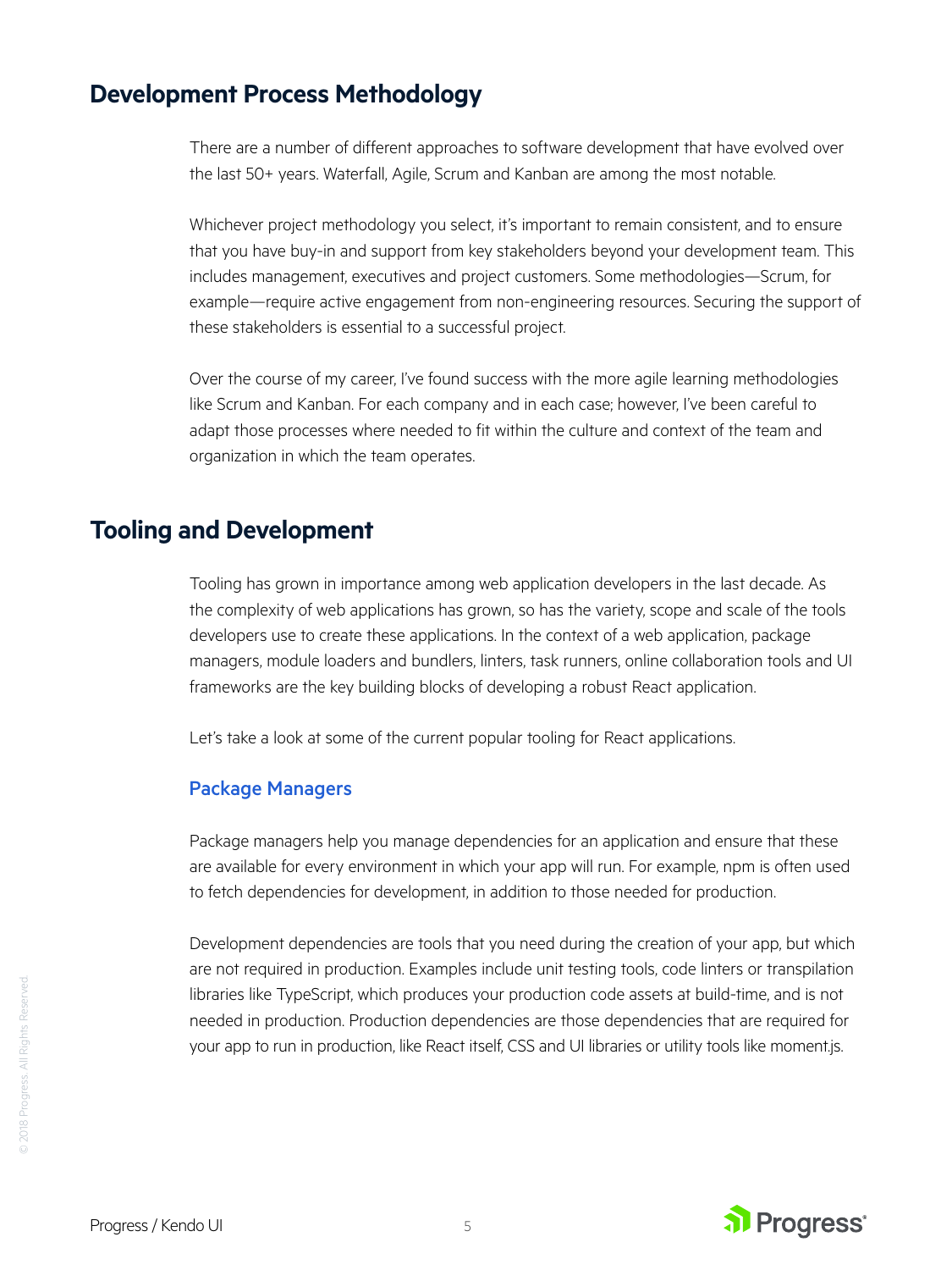Here are a few tools to consider when choosing a package manager:

| <b>PACKAGE MANAGERS</b> |
|-------------------------|
| npm                     |
| Yarn                    |
| jspm.io                 |
| Bower                   |

#### Task Runners

JavaScript task runners allow you to automate many tasks common to complex web application development and deployment. Managing and performing these types of tasks are errorprone when left to humans, but task runners make these simple, and speed up application development and deployment.

Task runners can be used to start a local development server, to compile, minify/uglify assets, run test suites and more. In recent years, webpack has become the de facto standard in the React community, though there are other solid options available.

| <b>TASK RUNNERS</b> |  |
|---------------------|--|
| webpack             |  |
| npm                 |  |
| Grunt               |  |
| Gulp                |  |
| Tree.js             |  |

#### Linters and Enforcement

When working as a part of a team of engineers, a common goal is to ensure that each piece of code authored is written as if it were coded by a single person. The "common voice" idea extends from things like application structure and error-handling, all the way down to formatting and code styles.

There are three types of tools that aid in enforcing a consistent coding style within a team, and should be configured before coding begins.

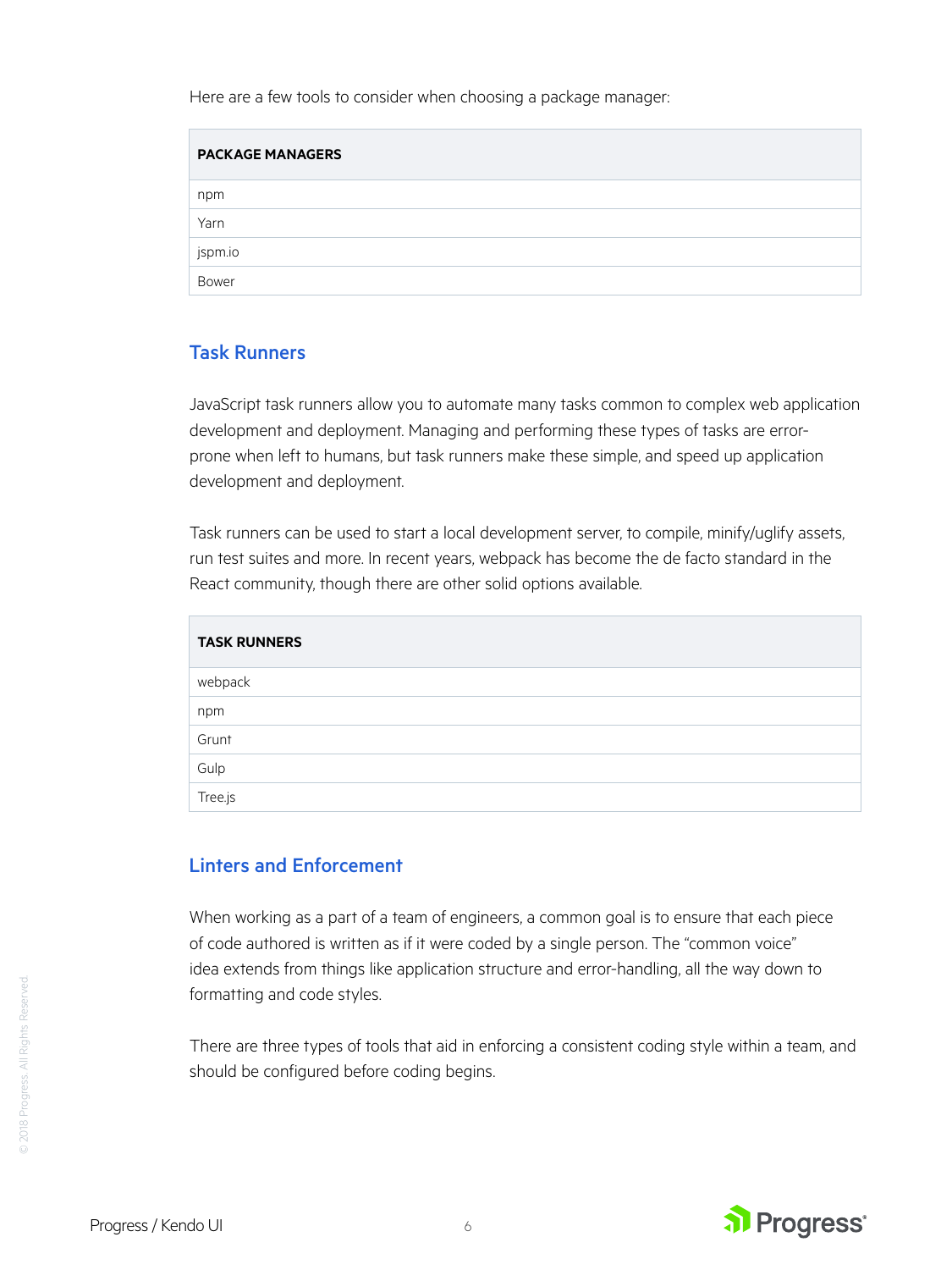| <b>TOOL</b>                  | <b>EXAMPLES</b>             |
|------------------------------|-----------------------------|
| Code linters                 | ESLint, CSSLint, Standardis |
| Code style checkers          | ESLint, Standardis          |
| Code editor formatting/style | .editorconfig               |

#### Create-React-App

Many developers using modern front-end frameworks can quickly become overwhelmed with all the setup and configuration required to get a simple application up-and-running. What used to take minutes in the early JavaScript and jQuery days now seems to require hours to get package managers, linters, task runners and testing tools all working together. To combat this tooling fatigue, the React team supports a tool called [Create-React-App](https://github.com/facebook/create-react-app), a command-line utility that provides all the app set-up and configuration for you, so you can get to coding in minutes. It's an extensible tool that is perfect for most early projects, and you can "eject" into a full configuration at any point if your needs expand beyond what the tool provides, out-of-the-box.

#### Online Collaboration Tools

Online collaboration tools enable you to easily develop and test your ideas. Furthermore, you can easily share your code with others.

Here are a few tools to consider when choosing an online playground:

| <b>ONLINE COLLABORATION TOOLS</b> |  |
|-----------------------------------|--|
| Stackblitz                        |  |
| Plunker                           |  |

#### UI Components

Building any non-trivial web application is going to require you to create UI components beyond what the browser itself has to offer. Textboxes, labels and dropdown lists will only get you so far.

When it comes to UI components, there are a lot of solid options, both open source and commercial. The key is to pick a library that is built on React and uses React APIs, not one that merely wraps React. Wrapper libraries will provide a familiar syntax, but you often lose many of

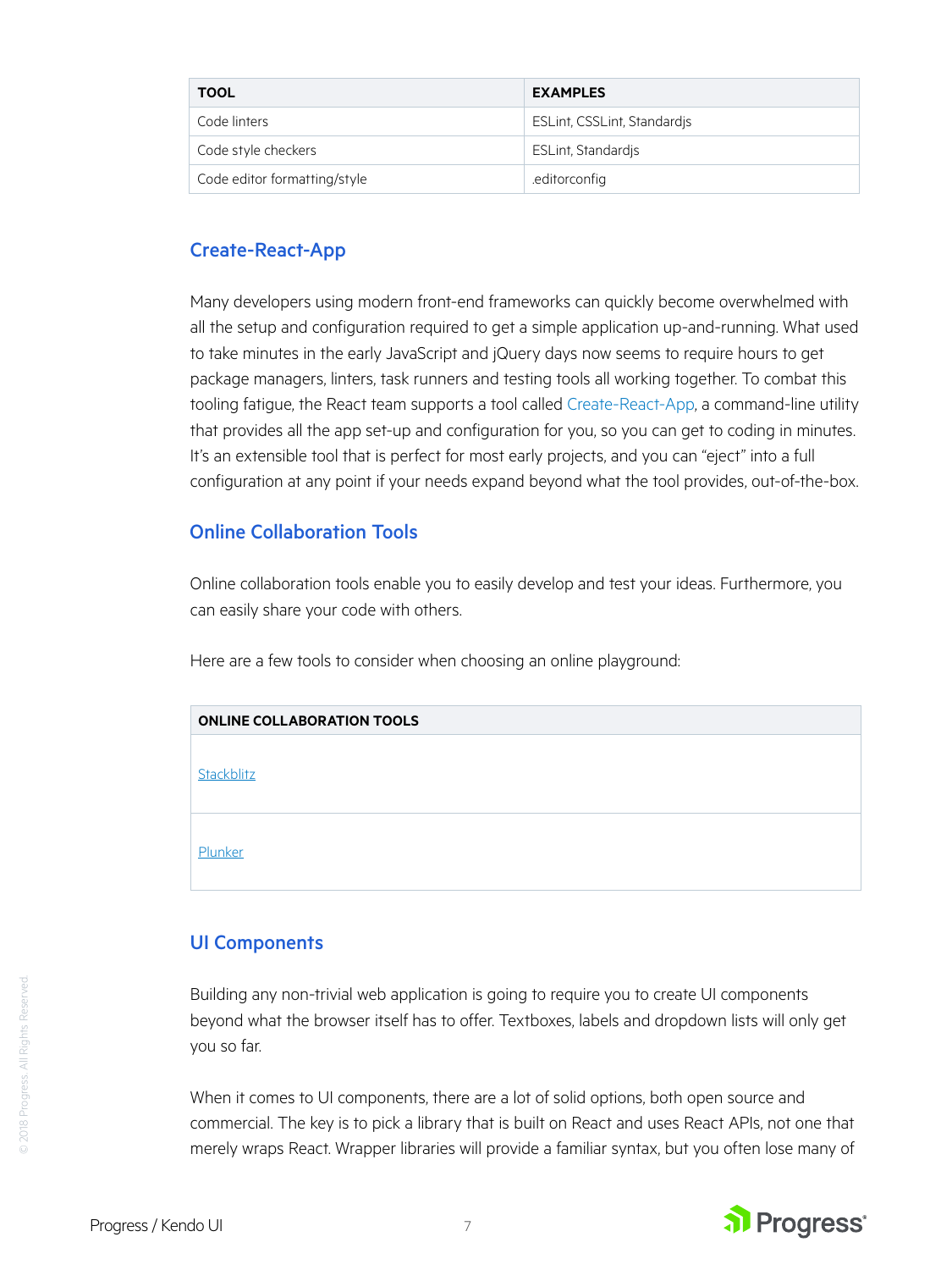<span id="page-7-0"></span>the performance and functional benefits of React when implementing these libraries.

| <b>TOOL</b>       | <b>DESCRIPTION</b>                                                                                                                              |
|-------------------|-------------------------------------------------------------------------------------------------------------------------------------------------|
| KendoReact        | Native React UI component library that includes grid.<br>charts, dropdowns and many other customizable<br>components.                           |
| Material-UI       | An open source library containing many of the<br>components needed to create applications which adhere<br>to the Material Design specification. |
| Semantic-UI-React | Official React components for the Semantic UI framework.<br>Designed to help create responsive layouts with "human-<br>friendly HTML."          |
| React-Bootstrap   | React components for this popular CSS framework that<br>is often used for application layout and its popular grid<br>system.                    |

# **Testing Methodologies**

How you test, the tools you choose for testing and the ways you decide to implement tests is less important than the fact that you prioritize some form for testing in your application. It's likely that you'll want to test each module or unit of your code with unit tests. As you start to string code units together into a complete application, you'll want to consider functional, endto-end testing. The list below contains some popular unit and functional test tools for React applications.

| <b>TOOL</b>    | <b>DESCRIPTION</b>                                                                                                                                                                                         |
|----------------|------------------------------------------------------------------------------------------------------------------------------------------------------------------------------------------------------------|
| <b>Jest</b>    | The Jest testing framework is a zero-configuration<br>test framework that works out of the box with React<br>applications.                                                                                 |
| Enzyme         | Enzyme is a JavaScript testing utility for React that makes<br>it easier to assert, manipulate, and traverse your React<br>Components' output.                                                             |
| Karma          | The karma test runner is ideal for writing and running<br>unit tests while developing the application. It can be an<br>integral part of the project's development and continuous<br>integration processes. |
| <b>Navalia</b> | Navalia is an end-to-end test-runner and browser<br>automation framework with a simple API and support for<br>complex user interactions.                                                                   |

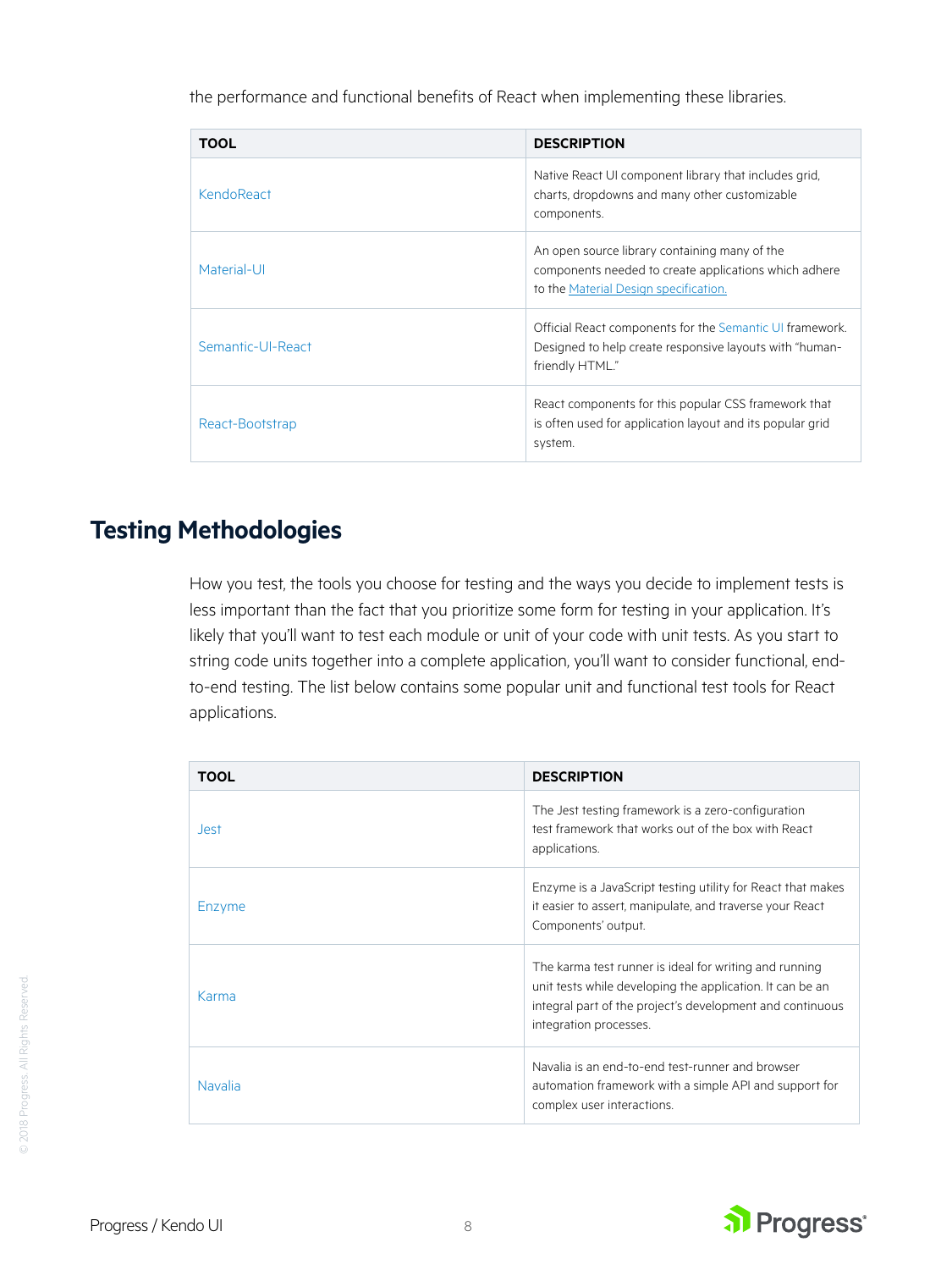# <span id="page-8-0"></span>**Codebase Distribution Strategies**

The days of building web-based applications solely for the browser are well-behind us. In today's day and age, it's possible to use web technologies to build desktop and fully-native mobile applications. Modern language interpreters and transpilers like Babel and TypeScript make this possible by converting the JavaScript we create into an Abstract Syntax Tree, or AST. An AST is a series of commands that describes our code, but which is written at a higher level than our code itself. ASTs make our code portable, meaning that other programs can take these AST representations of our web code and output whatever code is needed for another platform or target.

For example, NativeScript, a popular cross-platform native mobile application framework, uses an AST to convert JavaScript and TypeScript code into native code that delivers a fully native application experience.

For your own application, you need to consider both your initial target and any future platforms on which you'll want to serve your app.

#### Browser Only

If your app will only run in a browser, then your strategy is simple: deploy to a single server environment and your code will be served to the browser like a traditional web app.

#### Server-Side Rendering

Server-side rendering provides huge performance and SEO gains over solely rendering React applications from the browser. Because React rendering in the DOM is separate from the core engine, it's possible to render views on the server and merely send HTML to the browser to represent the initial state of the application. Once the server has rendered these initial payloads, React picks up on the client-side, hydrating JavaScript and application logic when the app is ready. Server-side rendering is simple in React with [ReactDOMServer.](https://reactjs.org/docs/react-dom-server.html)

### **Mobile and Desktop**

If you're considering targeting mobile devices or the desktop for your app, here are some tools to consider for leveraging your React codebase on non-browser platforms



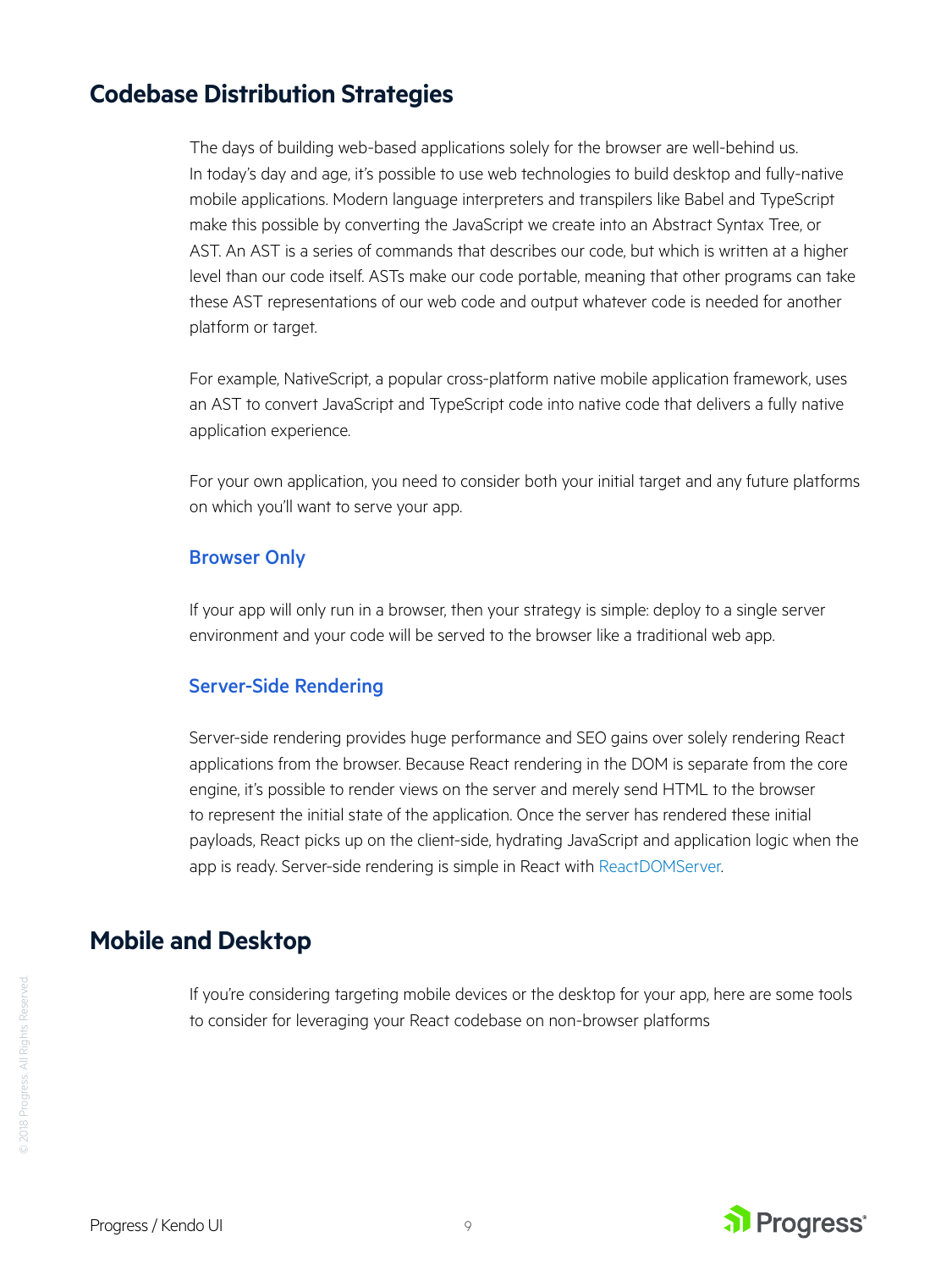| <b>TOOL</b>         | <b>DESCRIPTION</b>                                                                                                                                                       |
|---------------------|--------------------------------------------------------------------------------------------------------------------------------------------------------------------------|
| <b>Flectron</b>     | Build cross platform desktop apps<br>with JavaScript, HTML and CSS.                                                                                                      |
| <b>NativeScript</b> | Open source framework for building native mobile apps<br>with Angular, TypeScript or JavaScript.                                                                         |
| <b>React Native</b> | React Native lets you build mobile apps using only<br>JavaScript. It uses the same design as React, letting you<br>compose a rich mobile UI from declarative components. |

#### Progressive Web Apps (PWAs)

Progressive Web Apps use modern web capabilities to deliver app-like user experiences, particularly on mobile devices. They evolve from pages in browser tabs to immersive, top-level apps, maintaining the web's low friction at every moment. Some of the key characteristics of PWAs include:

- **•** Progressive Work for every user, regardless of browser choice because they're built with progressive enhancement from the start
- **•** Responsive Fit any form factor, desktop, mobile, tablet, or whatever is next
- **•** Connectivity independent Enhanced with service workers to work offline or on low quality networks
- **•** App-like Use the app shell model to provide app-style navigation and interactions
- **•** Fresh Always up-to-date thanks to the service worker update process
- **•** Safe Served via Transport Level Security to prevent snooping and ensure content hasn't been tampered with
- **•** Discoverable Are identifiable as "applications" thanks to W3C manifests and service worker registration scope allowing search engines to find them
- **•** Re-engageable Make re-engagement easy through features like push notifications.



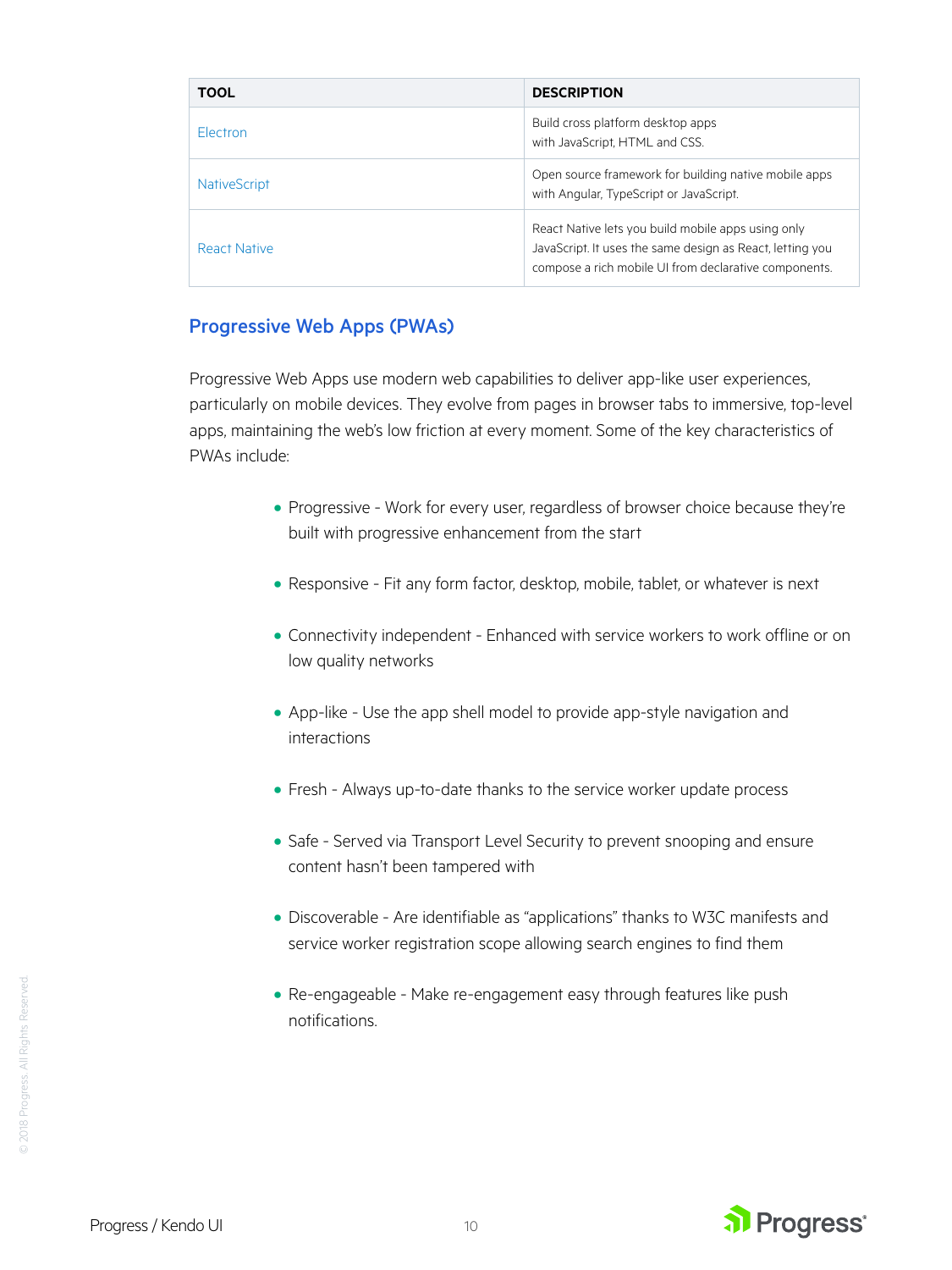- <span id="page-10-0"></span>**•** Installable - Allow users to "keep" apps they find most useful on their home screen without the hassle of an app store
- **•** Linkable Easily share via URL and not require complex installation

React has a lot of features that make creating PWAs easy. For more information, check out this [blog series](https://medium.com/@addyosmani/progressive-web-apps-with-react-js-part-i-introduction-50679aef2b12) by Addy Osmani.

#### Define Your Deployment Strategy

When you're ready to start getting your application closer to test, staging or production environments, you need to plan for regularly moving your code between environments. A continuous integration (CI) server is the ideal solution for managing your deployments, regardless of whether you intend to deploy to a live environment with every push.

Setting up for CI also improves your approach to local development, especially when you think about your CI approach from the start. Ideally, anything you do during CI you should first do locally to ensure that other developers on the team can easily replicate your setup, and that your CI system is properly configured to obtain dependencies, run tests and the like.

For React applications, I recommend considering one of the following CI tools:

| <b>CONTINUOUS INTEGRATION TOOLS</b> |  |
|-------------------------------------|--|
| <b>Travis CI</b>                    |  |
| <b>Jenkins</b>                      |  |
| Codeship                            |  |

#### JavaScript Error Monitoring

A JavaScript error monitoring tool should be used to capture runtime errors that occur in your staging and production environments. Typically, you won't use this tool in development once you get it configured.

This is one of the most commonly-skipped steps in the creation of web apps, but should not be overlooked. A quality tool, like one of the tools below, will save you countless hours tracking down production issues that are difficult to replicate in a local environment.

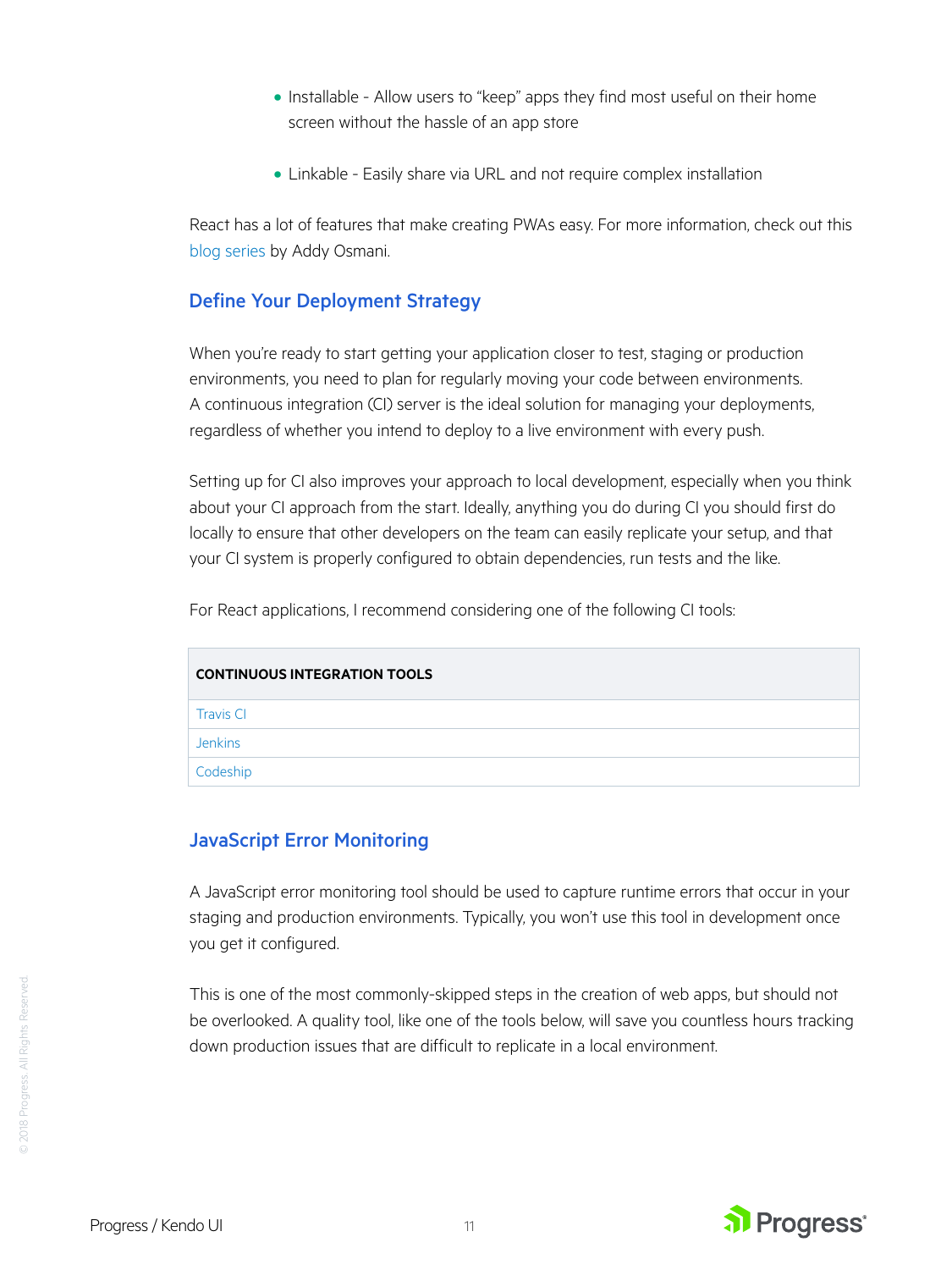<span id="page-11-0"></span>

| <b>ERROR MONITORING TOOLS</b> |
|-------------------------------|
| Track:js                      |
| Sentry                        |
| Raygun                        |

# **Style Guide, Architecture and State Management**

Defining a style for your team and project is essential, as is deciding the architectural styles you'll implement.

#### Thinking in React

As a mature application framework, React is very opinionated about the guidance it provides and the patterns you're encouraged to use. Before starting your React application, consider a careful review of the [Thinking in React](https://reactjs.org/docs/thinking-in-react.html) guide for some pointers, recommendations and common patterns to consider. Doing so will help you scale your app as it becomes more mature and well-trafficked.

#### State Management

State management is built into React via component internal state and can be shared between components via Props. For more complex state management, I recommend considering a library like Redux or MobX, both of with can easily be plugged into React applications and used to manage application state and mutations.

| <b>TOOL</b>              | <b>DESCRIPTION</b>                                                                                                                            |
|--------------------------|-----------------------------------------------------------------------------------------------------------------------------------------------|
| React State & setState() | Native React mechanisms for managing the internal state<br>of a component and batching updates to view elements<br>that depend on that state. |
| Redux                    | Robust state container that lives apart of React<br>components and can help manage complex application<br>state.                              |
| MobX                     | Simple state manager for React apps. Preserves some of<br>the concepts of Redux, but is a bit simpler to start with.                          |

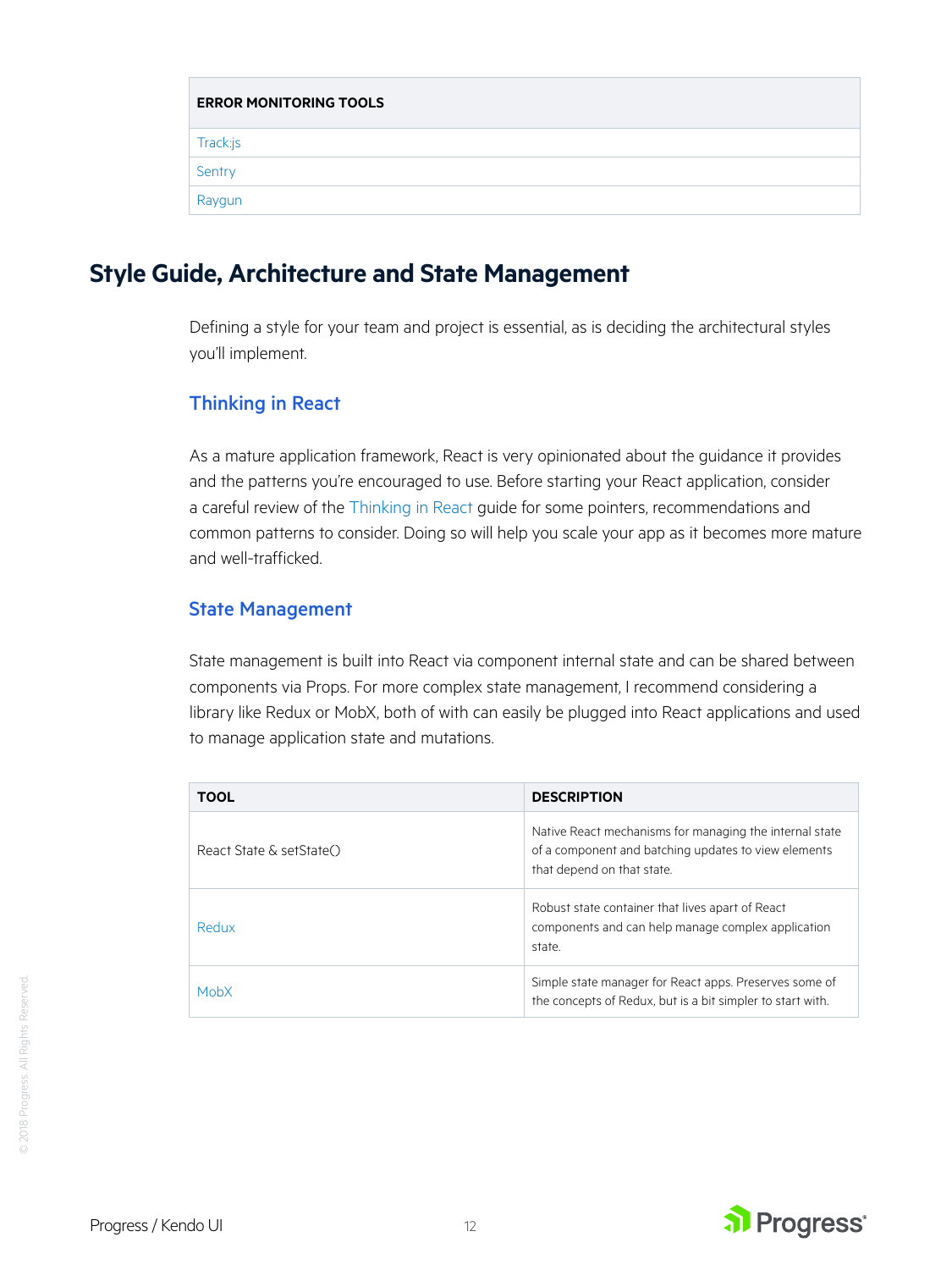### <span id="page-12-0"></span>**Backend API**

When building your web application, you'll want to make sure you consider data storage and access from the start. Even if you're working with an existing data repository, I highly recommend wrapping that store in an API and taking an API-first approach to your development project.

API-first development means that you document, build and test your API first. The end result is a relatively-stable API before you write any dependent application code. This doesn't mean front-end development has to wait, however. During API construction, front end developers can build prototypes as early consumers of the API and provide valuable feedback to API developers.

The strongest argument in favor of API-first development is to reduce the chances that API bugs or weaknesses end up propagating into or are amplified by the data later. As much as possible, you don't want your front-end to have to bend over backwards to work around or mask deficiencies in your API later. Having a documented and solid API before a line of production code is written can go a long way to saving you headaches in the future.

So build your API first. Document it, test it and be ready to evolve it as you build against it.

A few key details to remember when taking an API-first approach is that security and authentication need to be embedded in the API, and that data environments should be kept separate. When developers are coding against the API, they should be working with development data, never live production resources.

# **Performance Strategies**

It's worth investigating how to get the most out of your React application—from a performance standpoint—early-on in the development process. Let's investigate some ways that you can ensure that your app runs well once you get it live.

#### Polyfills and Browser Support

Modern frameworks like React owe some of their popularity to the fact that they allow you to use cutting edge JavaScript language features (usually referred to as ES6, ES7, etc. or ECMAScript 2016, 2017) without having to worry too much about browser support. This has certainly sped up language feature adoption and allowed the TC-39 committee (which oversees the ECMAScript standard) to move fast when it comes to shipping new features for the language.



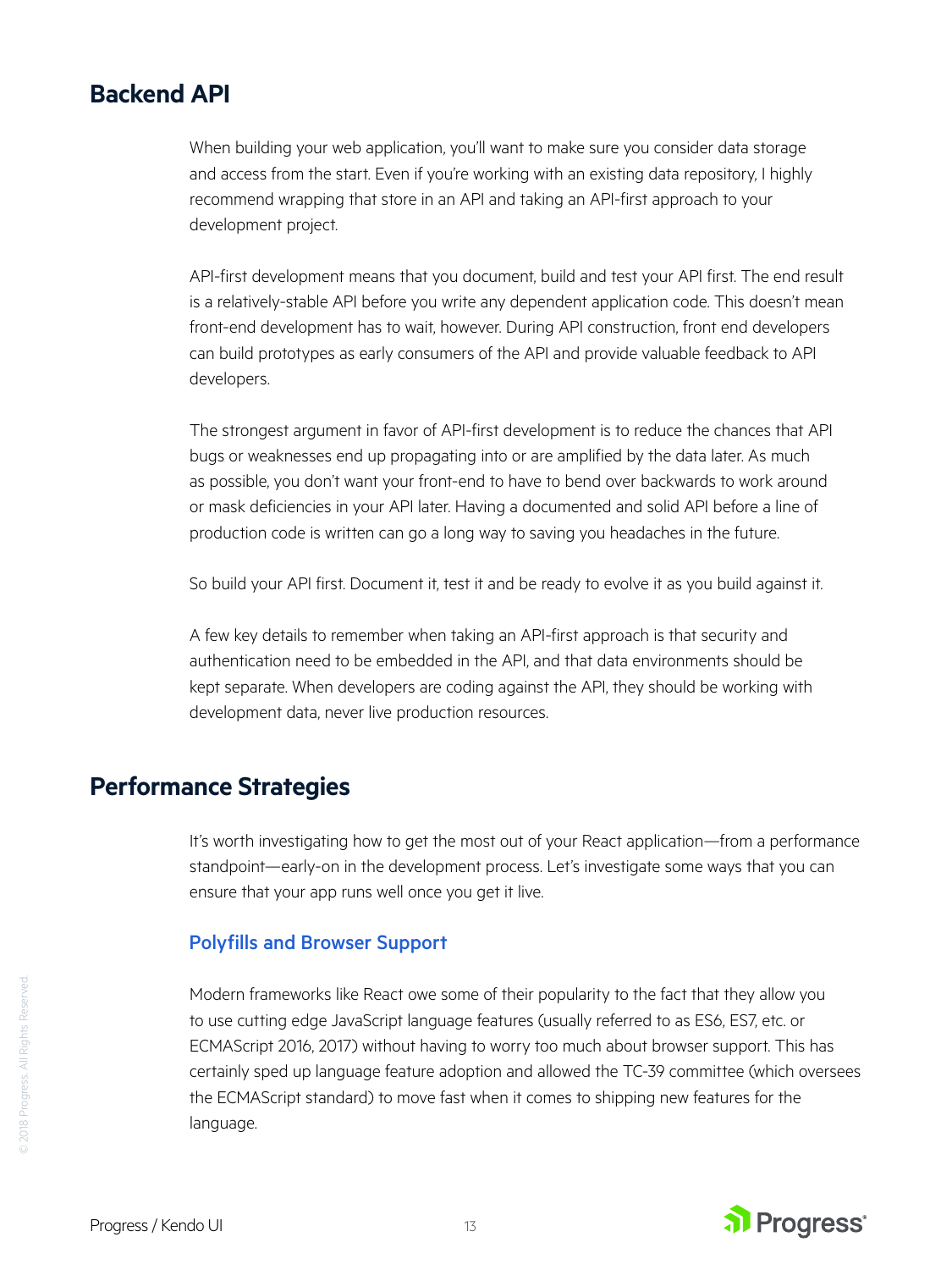That said, when targeting modern JavaScript language features and browser capabilities, you want to be sure to only load polyfills or additional code when needed by a browser, and not for every user of your application. Using the tools below, you can ensure that your app visitors on modern browsers get the fastest experience and native use of modern features.

| <b>TOOL</b>      | <b>DESCRIPTION</b>                                                                                                                                                                                                                                             |
|------------------|----------------------------------------------------------------------------------------------------------------------------------------------------------------------------------------------------------------------------------------------------------------|
| Babel-preset-env | An npm extension to Babel that allows you to specify<br>the browsers and versions you want to support; ensures<br>that Babel transpiles your source to code required by the<br>browsers you support.                                                           |
| Polyfill.io      | A utility library that loads polyfills at runtime when a<br>user visits your site or app. Polyfills loaded are only those<br>needed by the browser, meaning that modern browsers<br>won't be hit with the network cost of downloading code<br>they don't need. |
| Core.js          | Modular standard library for JavaScript. Includes polyfills<br>for ECMAScript 5, ECMAScript 6: promises, symbols,<br>collections, iterators, typed arrays, ECMAScript 7+<br>proposals and more.                                                                |

#### **Bundling**

Bundling code allows us to remove unused or "dead" code and minify our builds before we deploy, as well as shrinking the overhead of that first set of JavaScript resources. Bundling tools also include capabilities to rename variables, functions and properties in order to obtain the smallest payload size possible that your servers will have to transfer over the network.

#### Tree-Shaking

Tree-shaking allows you to remove unused imports from your codebase, thus reducing the size of your bundle and the final assets shipped down to the browser. As long as you are using ES2015 module syntax in your React application (i.e. import and export), [Webpack 2](https://webpack.js.org/guides/tree-shaking/) and above, along with a minifier like UglifyJS, Rollup or Babel will take care of tree-shaking on your behalf.

#### Lazy-Loading

Lazy-loading is an approach that loads dependent modules only when you need them. For instance, an About component on a Home page would only be fetched when the page is accessed by a user. This keeps initial application payloads small and speeds up the loading experience of your app. While React does not provide lazy-loading capabilities by default in its core API, it is possible to use Promises or npm libraries to implement this functionality, should you decide to do so.



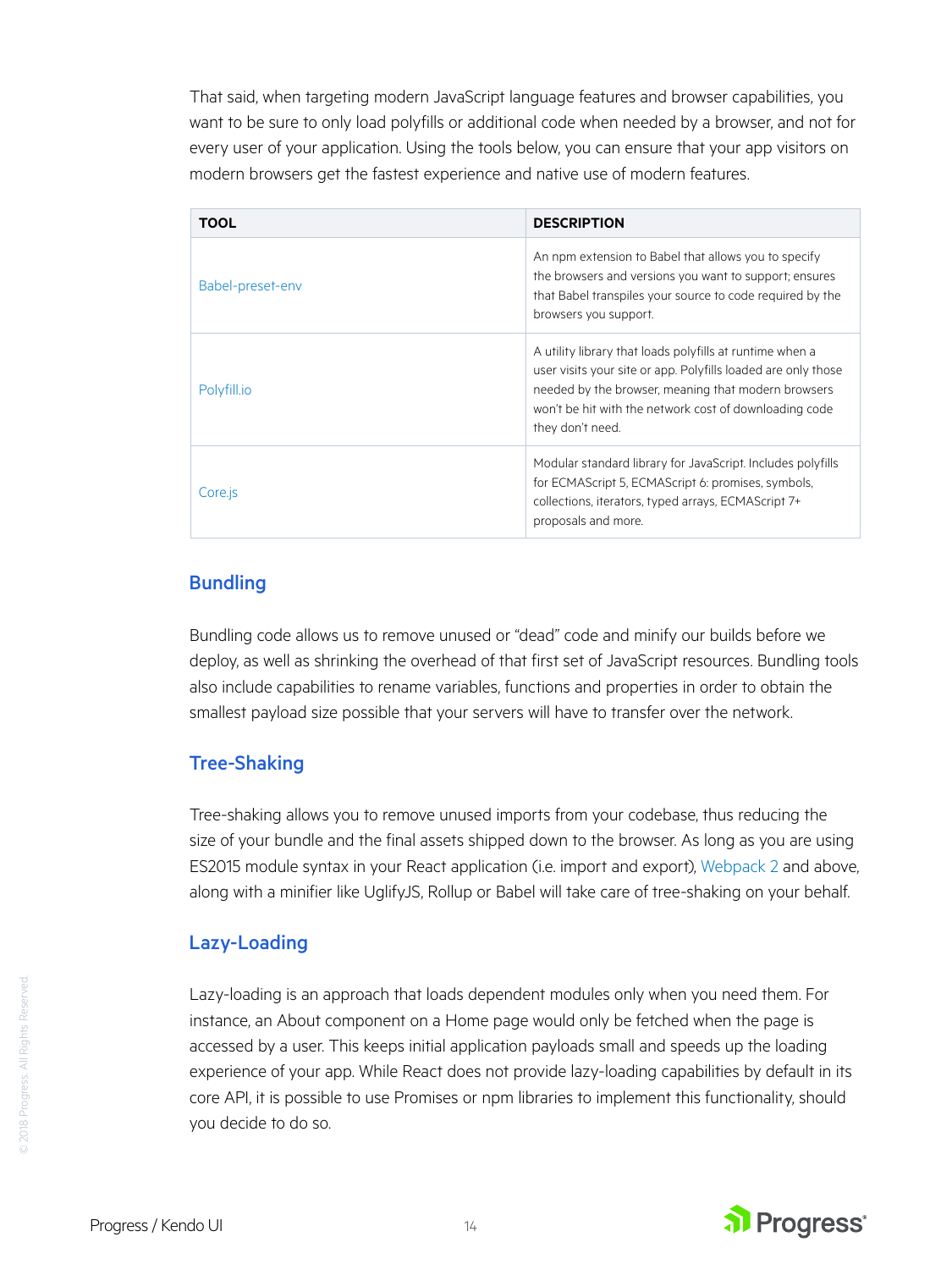# **Conclusion**

React is one of the hottest new web technologies, and there is a rich ecosystem of tools and libraries to support it, including the [KendoReact components](https://www.telerik.com/kendo-react-ui?utm_medium=pdf&utm_source=whitepaper&utm_campaign=kendo-ui-whitepaper-planreactapp). The strategies we've presented here for tooling, testing, performance, style and distribution will help you get started on the path to success. Once you have mastered the basics, there is a rich and diverse set of tools, libraries and methodologies for you to explore.